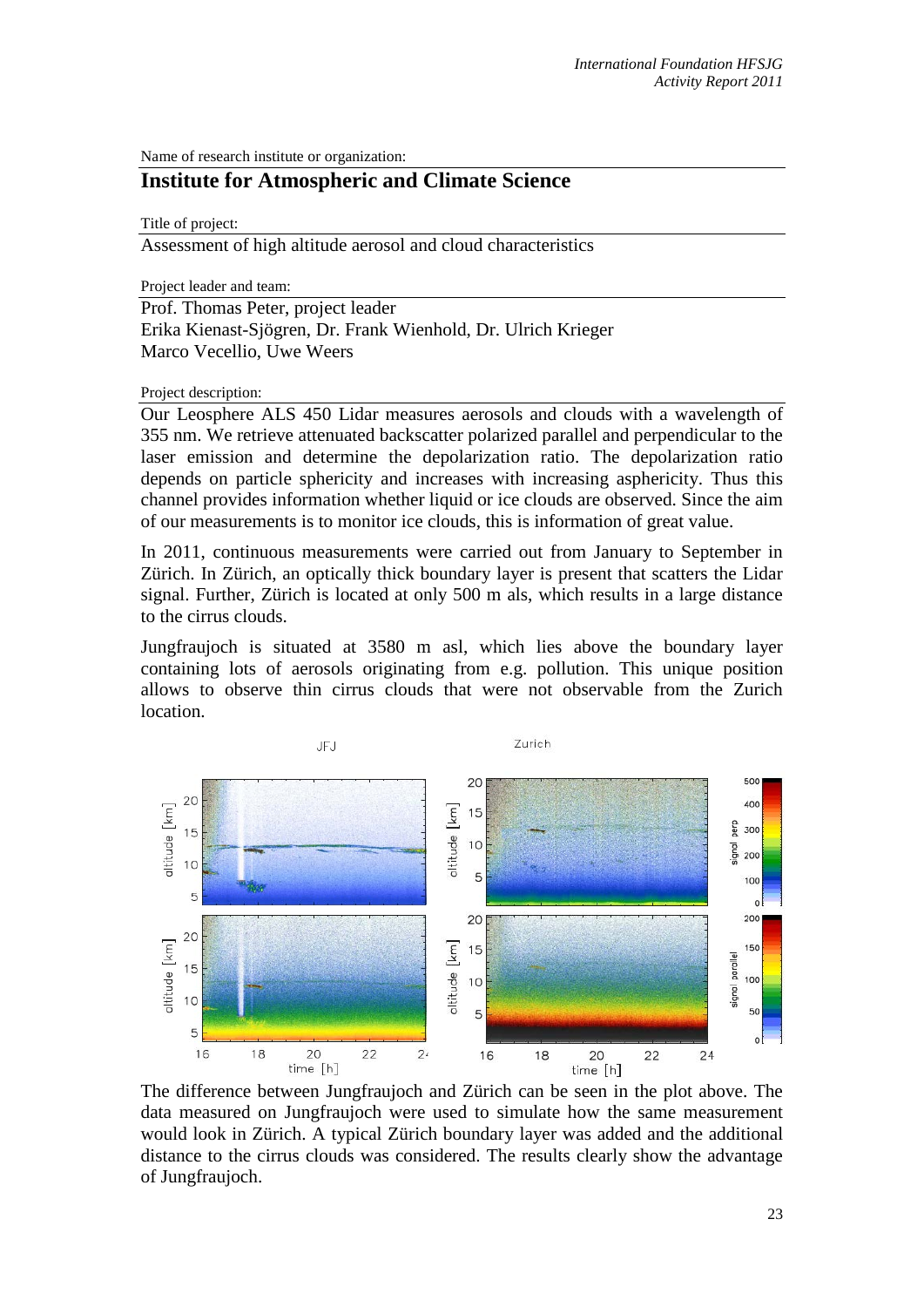At the end of October, the Lidar was moved to Jungfraujoch where measurements during one year are planned. The Lidar is now operated together with a Ceilometer probing low level clouds to save operational costs of the Lidar. It is switched on only when the Ceilometer does not detect low level clouds.

First observations on Jungfraujoch on October,  $28<sup>th</sup>$  2011 (displayed on the top of next page) show geometrically and optically very thin cirrus clouds between 12 and 13 km asl.

Around 18 UTC, interesting features are observed at altitudes between 5.5 and 7.5 km asl. Two small cirrus are present with a large number of particles below. These particles are optically very thin and might be fall streaks or dust.



To examine this further, backwards trajectories using COSMO-2 Analysisdata were calculated. The relative humidity trajectories displayed below show that the surrounding air around the features is barely moist enough to sustain ice clouds.



IAC-ETH Lidar Jungfraujoch 2011-10-28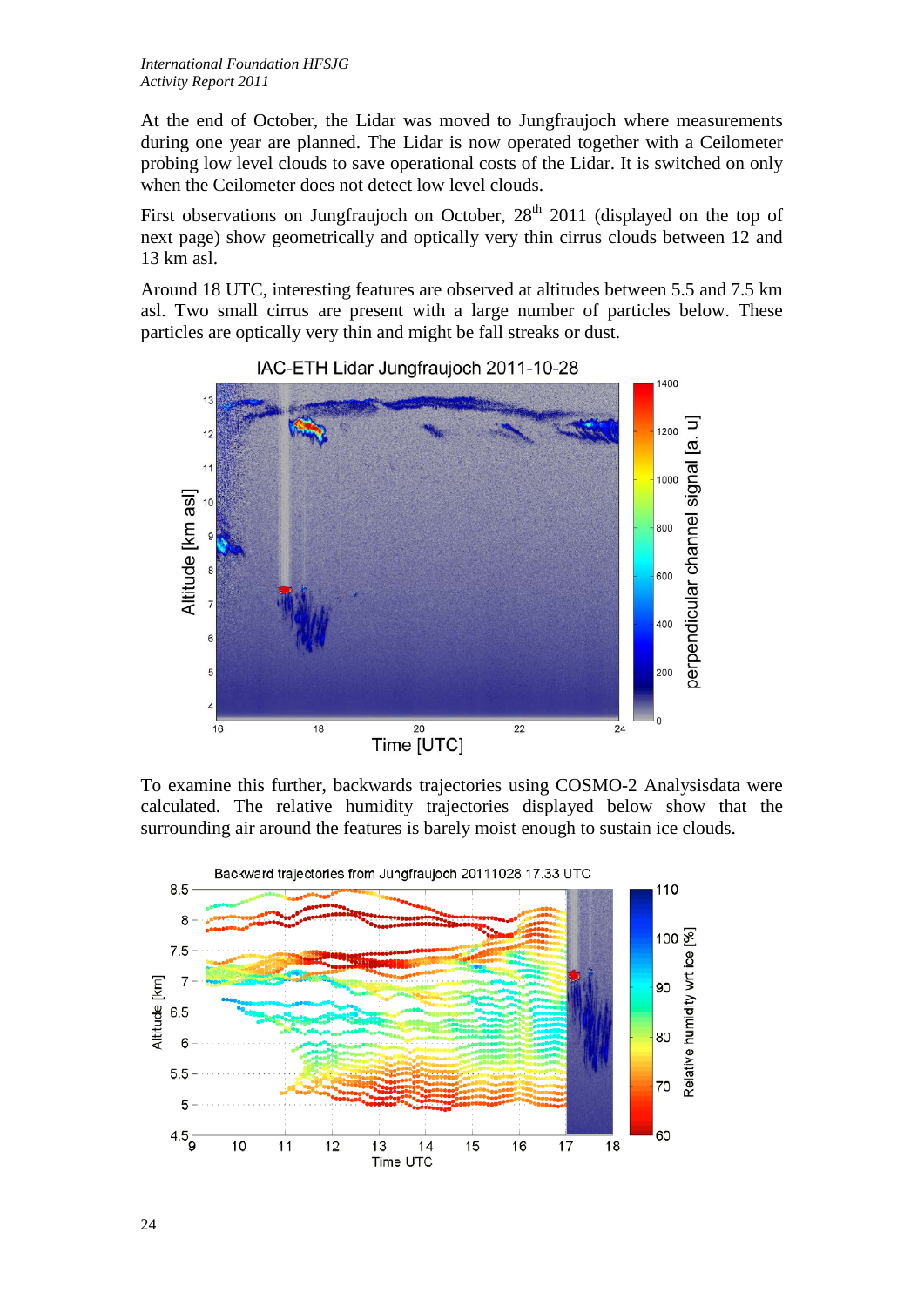The temperature trajectories displayed below are not cold enough for homogeneous nucleation to take place. Thus the trajectories clearly show that heterogeneous mechanisms are taking place. This information enables us to analyze the formation of cirrus clouds in the mid-latitude, i.e. which fraction is formed by heterogeneous and which by homogeneous nucleation. Further measurements are needed to achieve significant statistics.



Using a Lidar retrieval, we calculate extinction, backscatter and backscatter ratio assuming different values for the extinction to backscatter ratio, the so called lidar ratio. Values between 15 and 80 sr were used (Ackermann 1997, Immler 2002, Larchevêque 2002 and Seifert 2007). Using the calculated extinction values, we calculate the Optical depth of the cloud, which can be classified as described in Sassen, 2002. Sassen classify Cirrus clouds with an optical depth below 0.03 as subvisible, that is, they are not visible to the naked eye.